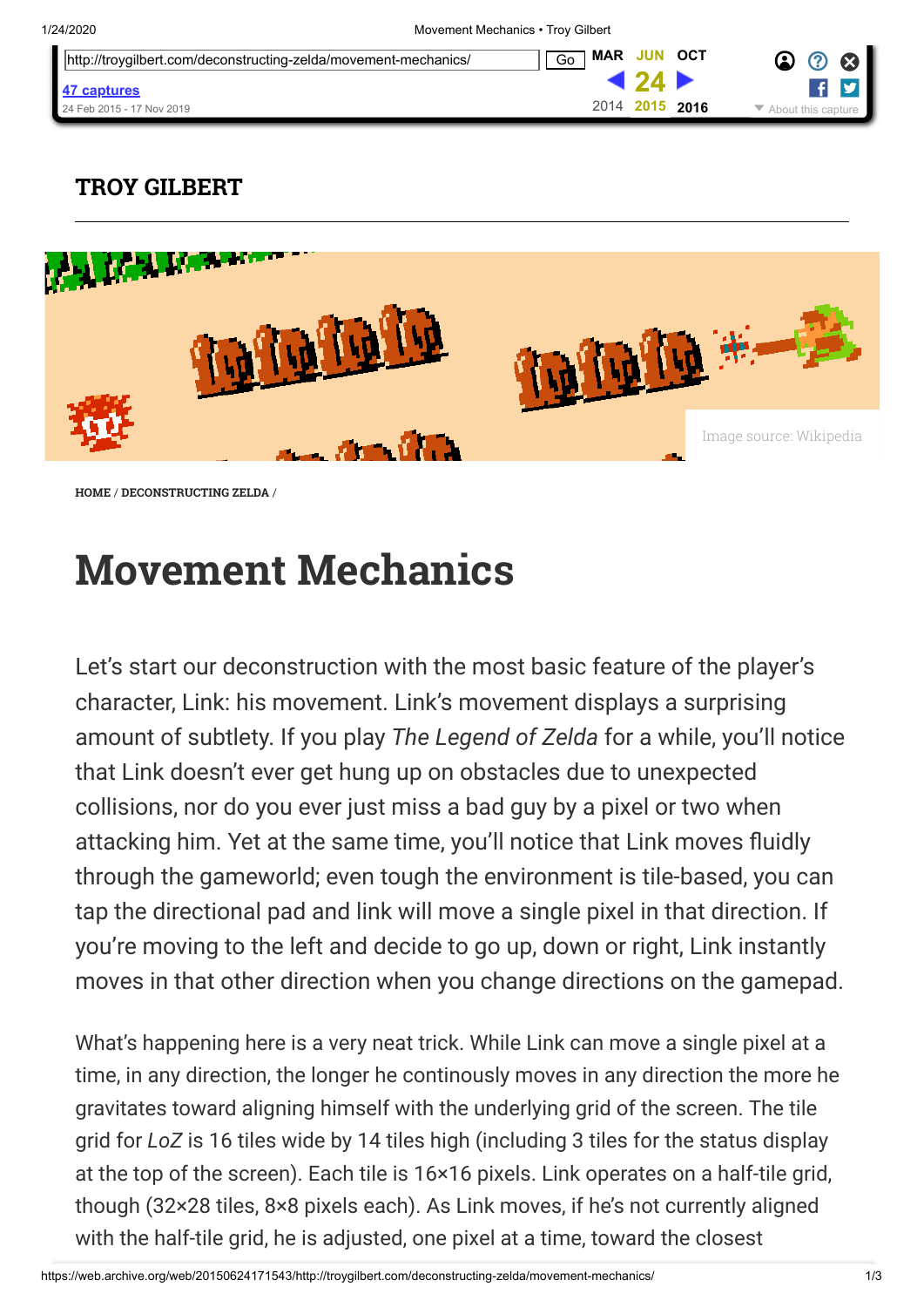| http://troygilbert.com/deconstructing-zelda/movement-mechanics/ | <b>MAR JUN OCT</b><br>Go |               | - 63<br>4<br>$\odot$                     |
|-----------------------------------------------------------------|--------------------------|---------------|------------------------------------------|
| 47 captures                                                     |                          | <b>4</b> 24 I | <b>THE ST</b>                            |
| 24 Feb 2015 - 17 Nov 2019                                       | 2014 2015 2016           |               | $\blacktriangleright$ About this capture |

In case that description doesn't make sense, here's an exercise to help demosntrate the technique:

Assume Link is basically in the center of the screen, lined-up with a tile. In other words, Link occupies a whole tile, just as he would in a strictly tile-based game (like a traditional boardgame or wargame). If you tap on the directional pad to the left, Link will move one pixel to the left. If you tap again, he'll move another pixel to the left. This is pixel-fine control, which makes Link's movement feel fluid.

Now, if you hold the directional pad to the left, Link will move continously. As soon as you let up, he stops. If you hold left then immediately reverse to hold right, he instantly changes direction (as he does for up and down as well). This is basically lag-free, which makes Link's movement feel responsive.

Okay, return back to Link sitting squarely on a tile. If you tap left twice he'll be two pixels over the left edge of his starting tile. Now press up four times. You'll notice that after each press Link will move up one pixel. But, he'll also move to the right one pixel, either the first two times you pressed up or the first and third times you pressed up (I don't have the game in front of me and I can't remember the rate at which it corrects). So, even though you never press right on the gamepad, Link has now returned to the same horizontal position as he was when he started (before you moved him left two pixels). This is the built-in correction.

What does this correction do for you?

The correction prevents the subtle but annoying problem wherein the player would "snag" on the corners of objects that he anticipated passing by. The more the player moves contiously the more aligned Link becomes, which has the same effect as speed-sensitive steering in a car.

The correction also has benefits for attacking as well. When Link attacks (with his sword, for example), the "kill zone" lies in the tile(s) immediately along his facing direction. Since enemies align along a similar half-grid as Link, the correction serves to line up Link with his enemies (as opposed to missing the enemy by a few frustrating pixels).